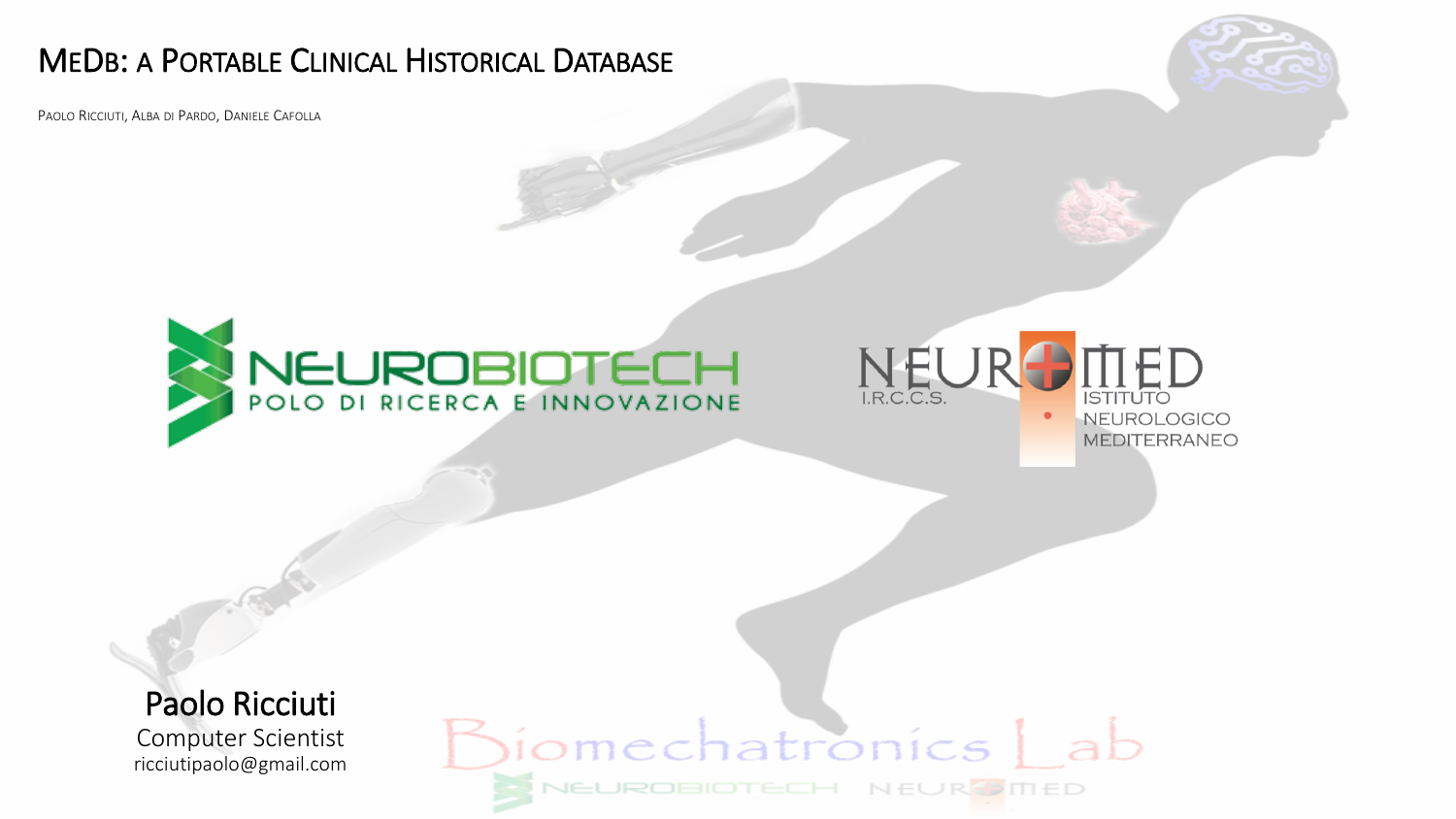# THREE MODULES: MYSQL, PHP/C#, ARDUINO

- MySql: powerful tool to store data and build relationship between them
- PhP: fast web programming language to build an user friendly web portal that visualize and edit data and relationship.
- C#: desktop programming language to build a server capable of dispatch request from Arduino and access the database.
- Arduino: microcontroller to read and write information from the USB badge.

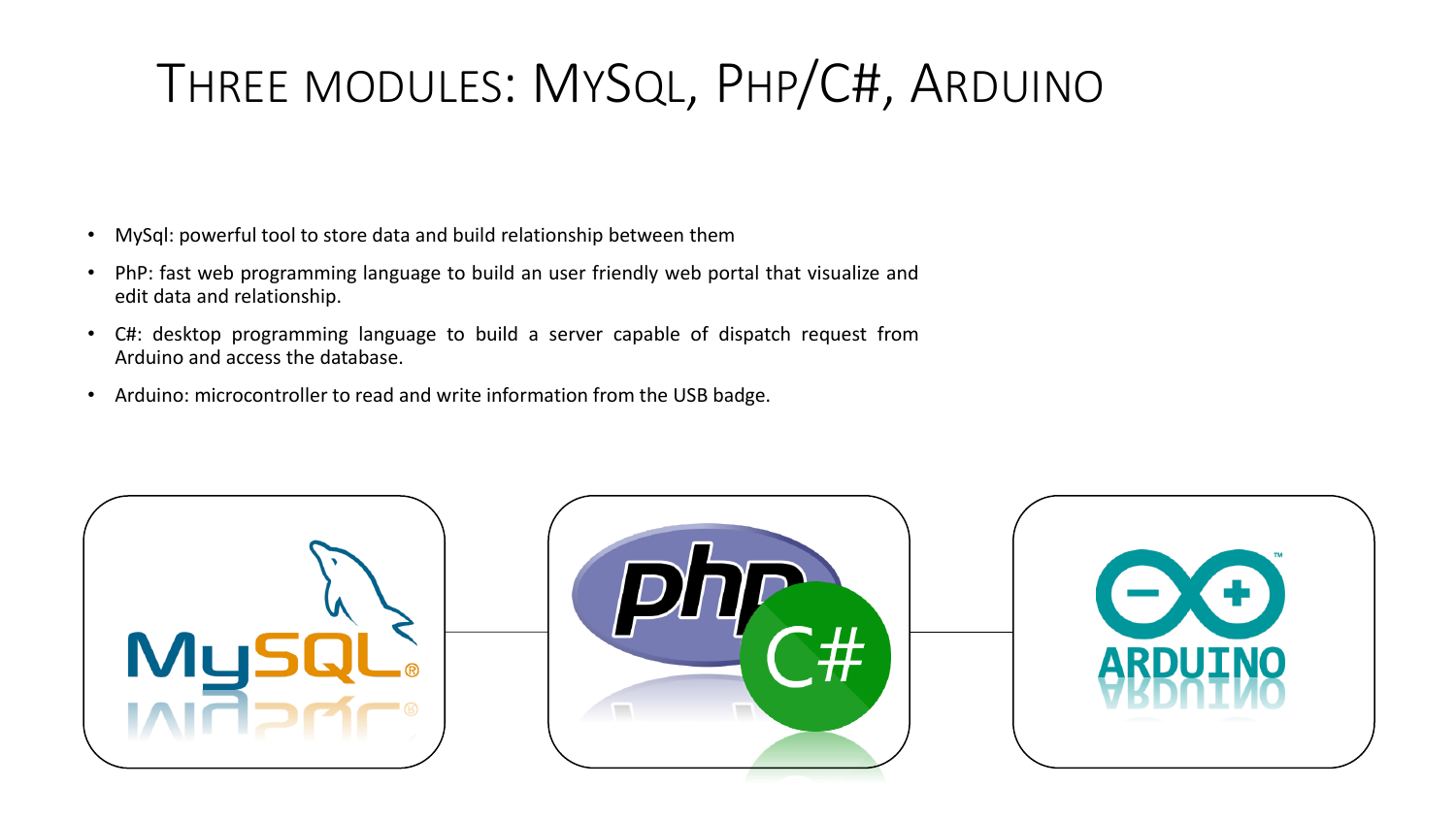### SOFTWARE: MYSQL, PHP AND C#

- MySql module uses 10 tables to map anagraphic and relationship such as: Pathologies, Mutations, Exemptions etc etc
- PhP module is used to built an easy to use web portal where Researchers, Medical Doctor and Patients can access, modify and visualize data on-the-fly. The web portal provide also an useful genetic pedigree editor that can save the model for a later use or export it as JPG.
- C# module is used to create a Server that run endlessly to receive information from the Hardware part of the system and save those information in the database.

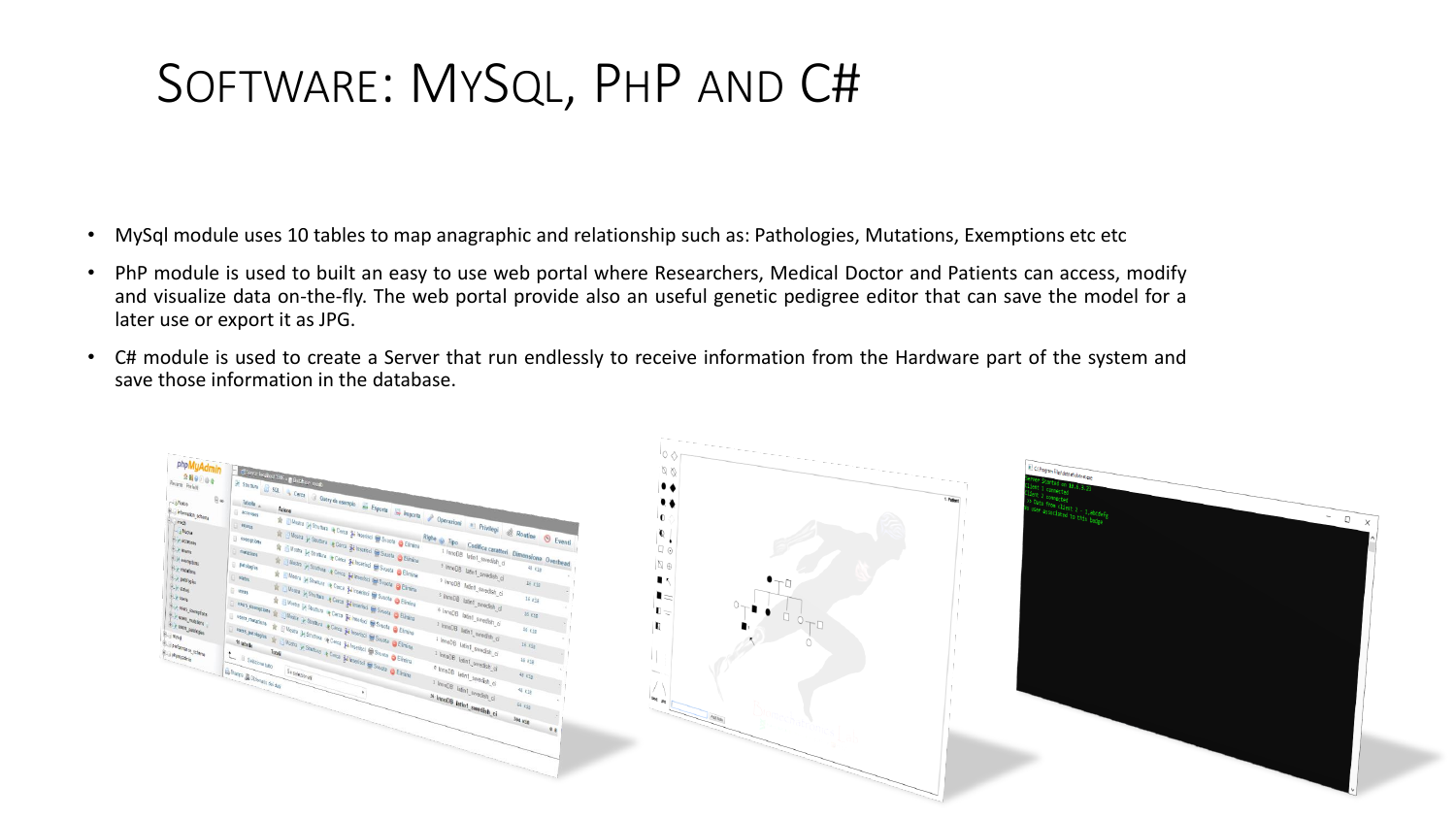## HARDWARE: ARDUINO, USB BADGE

- Arduino Yún is utilized because of its built in Wi-Fi support and embedded USB port.
- Arduino Yún merges the power of a networked computer and a microcontroller.
- The USB badge with its "Serial Number" provides an useful way to uniquely identify an user.
- The USB badge gives the patient the ability to have a familiar device to bring his data always with him/her.